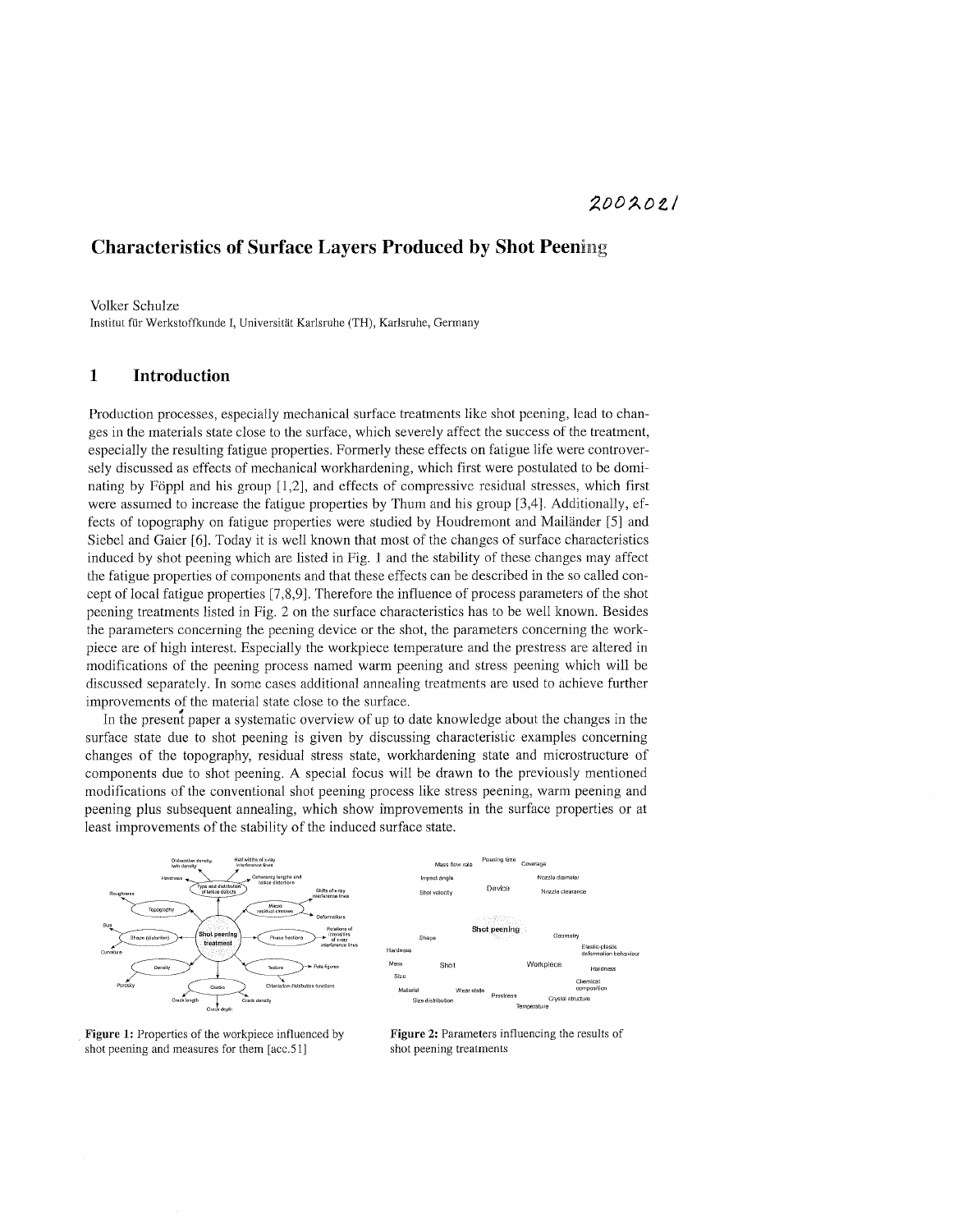## **2 Surface Characteristics**

### **2.1 Topography**

In [10], an overview of roughness values after different shot peening treatments of the steel AISI 4140 is given. Fig. 3 shows that increasing peening pressures lead to growing values of roughness. While they increase only slightly at the quenched state, these increases are the more pronounced the lower the workpiece hardness is. Increasing size and hardness of the shot also cause higher values of surface roughness [10]. Even at values of shot hardness which are lower than that of the workpiece distinct effects on topography could be found [10,11]. These effects are caused first by increasing strengths and therefore decreasing deformations if the workpiece hardness is increased, second by increasing kinetic energy of the shot if the shot size or the peening pressure are increased and third by decreasing tendency to plastic deformations of' the shot if the shot hardness is increased. At high mass flow rates and peening pressures especially at ductile materials states the roughness may decrease due to effects of mutual impacts of shots in the nozzle and in the supplies which lead to decreasing kinetic energy [lo]. While stress peening causes no significant changes in the effects on topography besides elliptic impact craters found by [12], warm peening slightly increases roughness with increasing peening temperature due to decreasing warm strength [13].



**Figure 3:** Influence of the workpiece state on roughness vs. peening pressure at AISI 4140  $(p = 1.6 \text{ bar})$  $\dot{m} = 1.5$  kg/min) [10]

### **2.2 Residual Stresses**

Fig. 4 shows typical residual stress distributions in differently heat treated and shot peened steel AISI 4140 [10]. With increasing hardness of the steel the surface residual stresses increase from the normalized state up to the state quenched and tempered at 450 "C. Further increases of the workpiece hardness lead to surface residual stress decreases of up to 100 MPa. The depth of the zonc bearing compressive residual stresses decreases with increasing workpiece hardness. Only the state quenched and tempered at 180 °C shows a lower depth than the quenched state. A maximum value of compressive residual stresses below surface is characteristic for high strength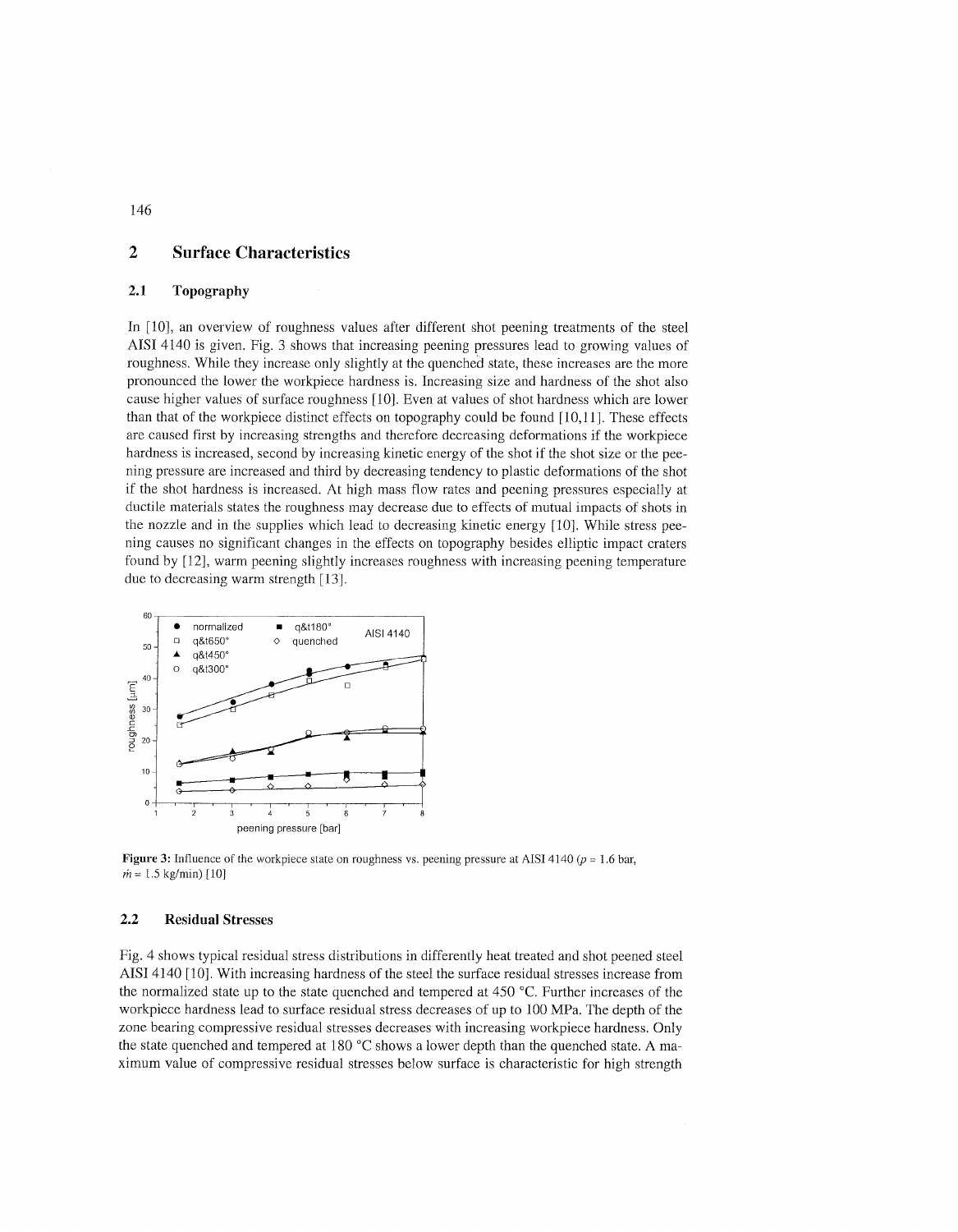material states and occurs at depths of up to 0.05 mm with values of up to 800 MPa. Fig. Sa shows the same results again as the dependence of characteristics of the residual stress distribution on the workpiece hardness. According to [14] the results found are due to the concurrent processes of plastic deformation during shot peening. At low workpiece hardness the plastic stretching of regions directly at the surface is dominating and the compressive residual stresses show their maximum directly at the surface. Only at extreme peening conditions, a maximum of the residual stresses below the surface may occur. At medium workpiece hardness plastic stretching of regions directly at the surface and Hertzian pressure are almost equivalent so that high residual stresses at the surface and a distinct maximum of residual stresses below the surface are combined. At high workpiece hardness the Hertzian pressure is dominating so that relatively low compressive residual stresses at the surface are combined with a very clear maximum of residual stresses below the surface. In accordance with [IS] at the material state with the lowest tempering temperature higher compressive residual stresses than at the quenched state were found. This is typical for low shot hardnesses [16] and due to increases of strength in that tempering stage caused by the formation of energetically more favorable dislocation structures and carbon clusters which pin the dislocations [see e.g. 171.



**Figure 4:** Influence of workpiece state on the residual stress distribution at AISI  $4140p = 1.6$  bar,  $m = 1.5$  kg/min)[10]

In Fig. 5b the characteristics of the residual stress state of quenched AISI 4140 after shot peening are drawn for different shot sizes and hardnesses. The maximum and the surface values of compressive residual stresses are determined more by the hardness than by the size of the shot. In contrast to this, the depths of compressive residual stresses increase with increasing shot size and are almost not affected by changes of shot hardness. This can also be described by the model of [14] which indicates only slight changes of the positions of the maximum residual stresses induced by small changes of the size of the contact zone due to variation of the shot size at high workpiece hardness. Even the influence of shot hardness on the surface and maximum residual stress values is expected by the model in the same manner as found experimentally. According to Fig. 5c increasing peening pressures which determine the shot velocity in air blasting devices lead to no significant changes of the surface and maximum values of the residual stresses but increase the depth of compressive residual stresses and - at low pressures - the position of the maximum of the residual stresses. At high pressure the position of the maximum decrea-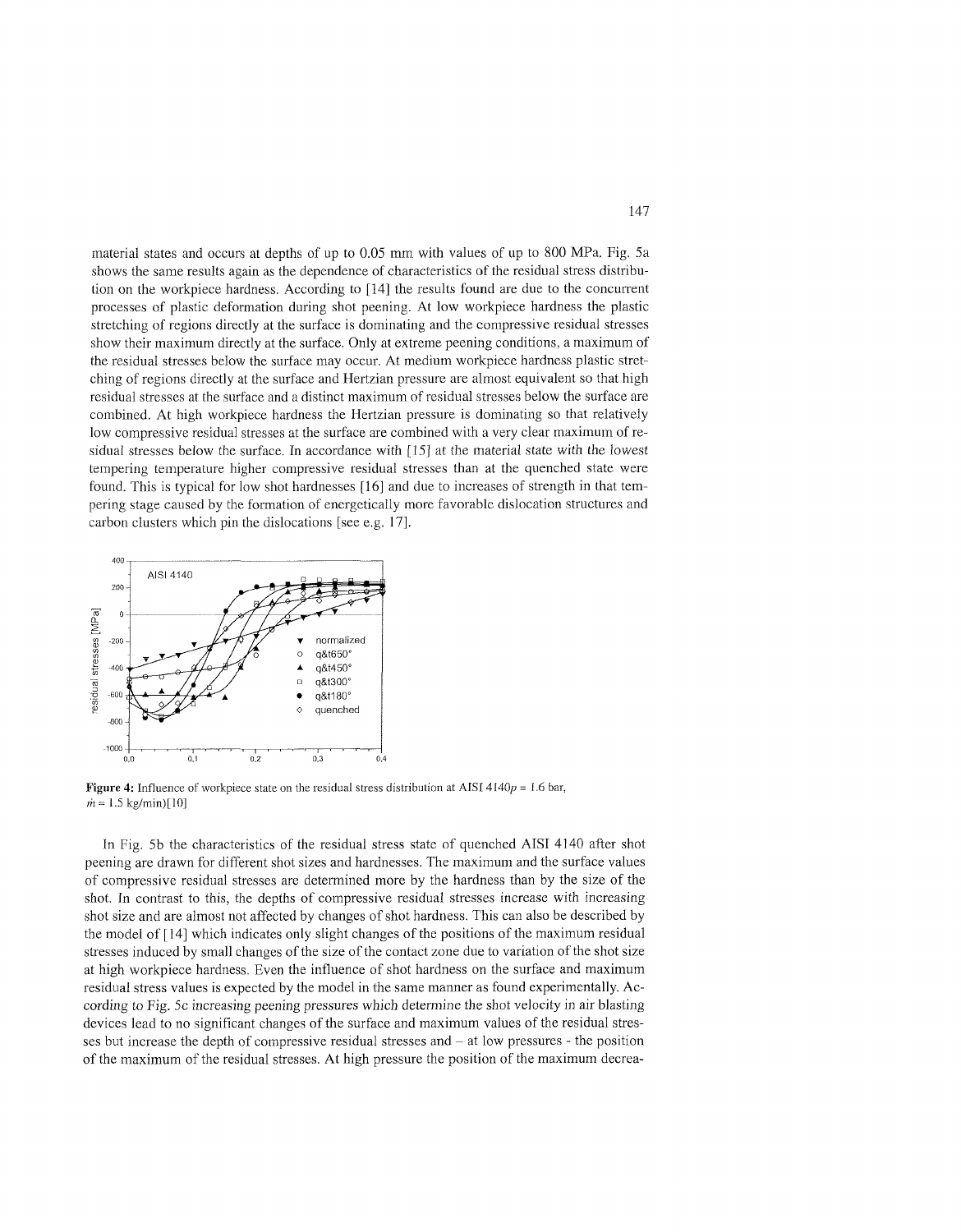

**Figure** 5: Influence of workpiece hardness (a), shot size and hardness (b), peening pressure (c) and mass flow rate (d) on the characteristics of the residual stress distribution at AISI 4140 [acc. 101

ses again. This may be an effect of saturation, which could be found also for the depth of compressive residual stresses in the normalized state for peening pressures higher than 5 bar. Fig. 5d shows for AISI 4140 quenched and tempered at 450 "C that with increasing media flow rate first the surface residual stresses increase to a value similar to the maximum value, so that the plateau of residual stresses typical for quenched and tempered steels forms. This plateau value seems to be not affected by the flow rate. According to mutual impacts of the particles - as described before at the effects on topography - the depth of compressive residual stresses decreases with growing flow rate. This effect could be proofed at a normalized state of AISI 4140, where coordinated changes of flow rate and peening time lead to a lower depth of the compressive residual stresses in the case of the higher flow rate at the same coverages  $[10]$ . According to  $[18]$ , the impact angle of the shot leads to decreasing depths of compressive residual stresses if the component of the velocity normal to surface decreases. The residual stress state is no more rotational symmetric and shows decreasing compressive residual stresses in the direction with a tangential component of velocity. Perpendicular to this, the changes are not that pronounced because the plastic deformation in this this direction is not that affected by the angle of impact. These effects could be found also in finite-elemente-simulations of the shot peening process by [19] presented in these proceedings.

Fig. 6 shows measurements of macro residual stresses and phase specific micro residual stresses at the surface of iron-copper-titaniumcarhide sintered alloys in the shot peened state with different iron or copper contents [20]. While the macroscopic residual stresses are in the compressive region as expected and decrease with increasing copper content, the micro residual stresses are in the compressive region only for the two metallic phases and are equilibrated by tensile micro residual stresses in the Tic-phase. Therefore, at least at the copper content of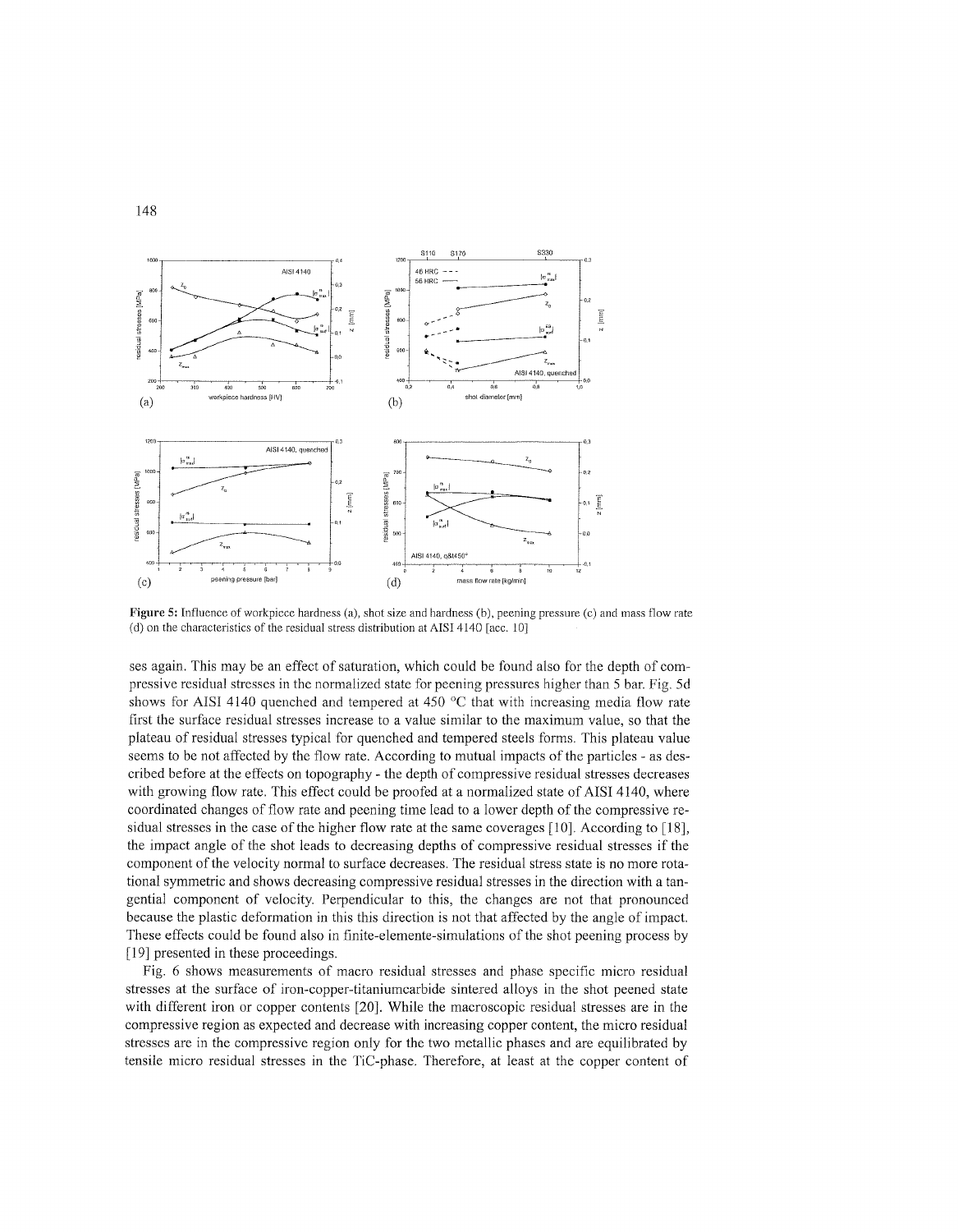about 10 % the sum of the two residual stresses in the Tic-phase is positive and may promote decohesion of the interfaces and therefore crack initiation at tensile loadings of the material. This means that in bi- or multiphase materials the effect of shot peening on the residual stress state has to be observed precisely as it can be detrimental to the fatigue properties.



**Figure** 6: Macro and micro residual stresses in sintered Fe-Cu-Tic sintered alloys [20]

At stress peening, the changes of the residual stress state with increasing prestress severely depend on the type of prestress, which may be uni- or bidirectional and homogeneous or inhomogeneous [21-281. In general, the residual stress component in the direction of a positive prestress will increase, the residual stress component perpendicular to it will decrease and the depth of compressive residuai stresses wili increase due to stress peening. Fig. 7 shows this using the characteristics of the residual stress distributions for quenched and tempered AISI 4140 after stress peening with different torsional prestresses, which were tensile in the 45°- and compressive in the 135°-direction [28]. Only at the highest prestress  $\tau_{pre}$  /  $\tau_e$  = 0.8 the residual stresses in 45"-direction decrease due to reverse plastifications during unloading. The effects of stress peening are the more pronounced the higher the strength of the workpiece is [29]. According to a model of [2 1-23] the residual stress changes are proportional to the prestress because the stress state directly after peening but before unloading is assumed to be independent of the prestress. During unloading from the prestress the stress state is shifted in the same way for the prestressed stress component and eventually in the opposite direction in the transverse direction. This model is valid up to prestresses of about half the yield stress as afterwards the residual stresses change only degressively due to the reverse plastifications during unloading mentioned before. The type of the prestress directly affects the changes of the two stress components on the prestress value. While at tensile or bending prestresses, which are uniaxial, the relation of the changes of the residual stresses perpendicular and parallel to the prestress is about one third, this is about two at torsional prestresses, which are biaxial with a positive and a negative stress component. At very high prestresses this may even lead to tensile residual stresses after torsional stress peening [30].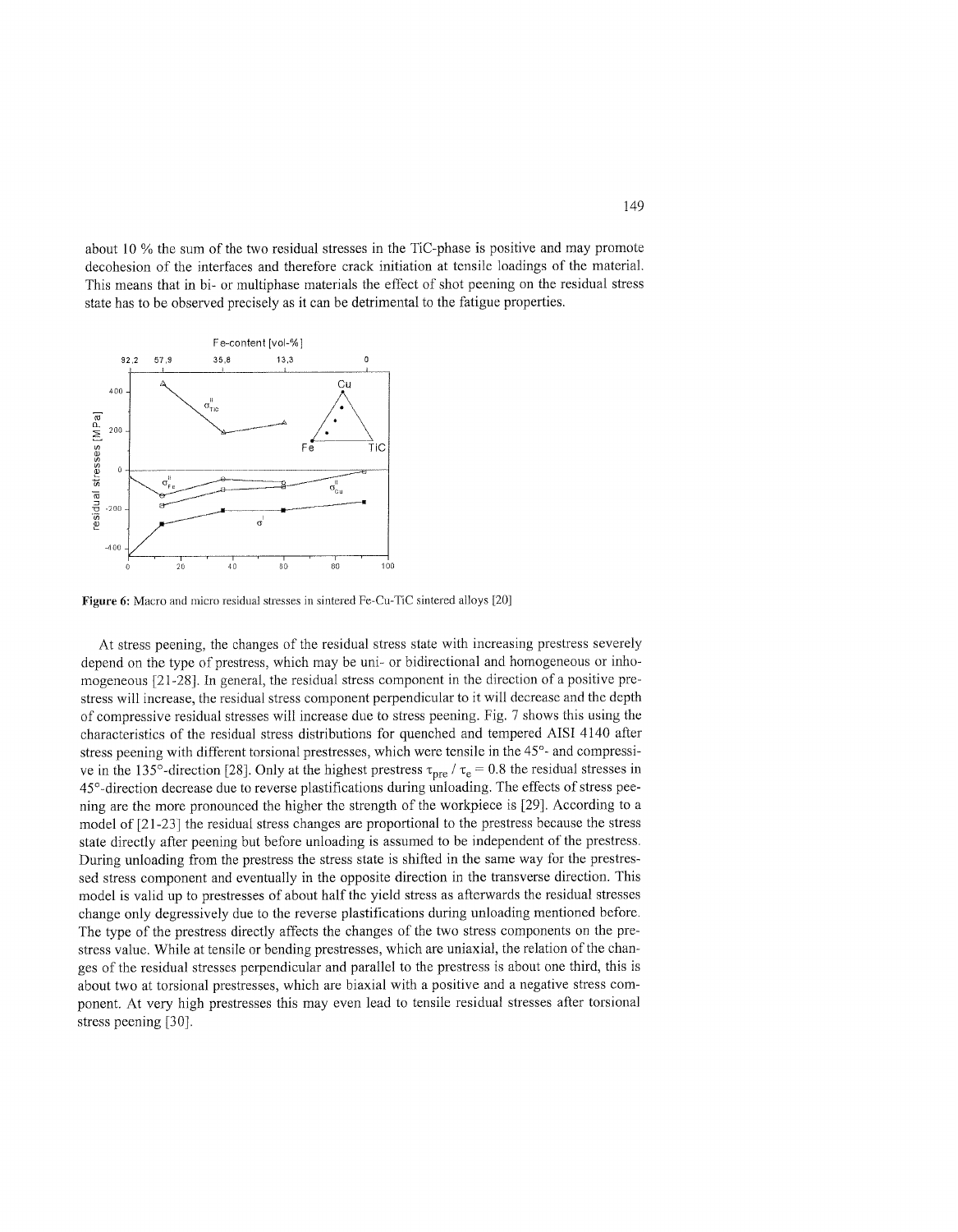

**Figure** 7: Influence of torsion prestress related to the yield stress on the characteristics of the residual stress distribution at quenched and tempered AISI 4140 [28]

Other important, but no more than recently upcoming modifications of shot peening are warm peening and stress peening at elevated temperatures. Fig. 8 shows the residual stress distributions in quenched and tempered AISI 4140 after these treatments in comparison to conventional peening [31]. While at warm peening the residual stresses in AISI 4140 initially increase only slightly with growing temperature and decrease above 330  $\degree$ C due to thermal residual stress relaxation,  $[32,33]$  found clear increases of the compressive residual stresses at the surface in a spring steel after warm peening. The residual stresses and the depth of compressive residual stresses after stress peening at elevated temperatures are increased again compared to stress peening and therefore can be explained by the superposition of the influences of prestress and peening temperature [31].



**Figure** 8: Residual stress distributions at quenched and tempered AISI 4140 after different modified shot peening treatments [27]

The last possible modifications of the shot peening process which should be mentioned in this paper are shot peening plus subsequent annealing treatments, which can be used to optimize the microstructure at the surface of steels and Al- as well as Ti-alloys. While at steels static strain aging effects are intended and reached at relatively low temperatures, which cause only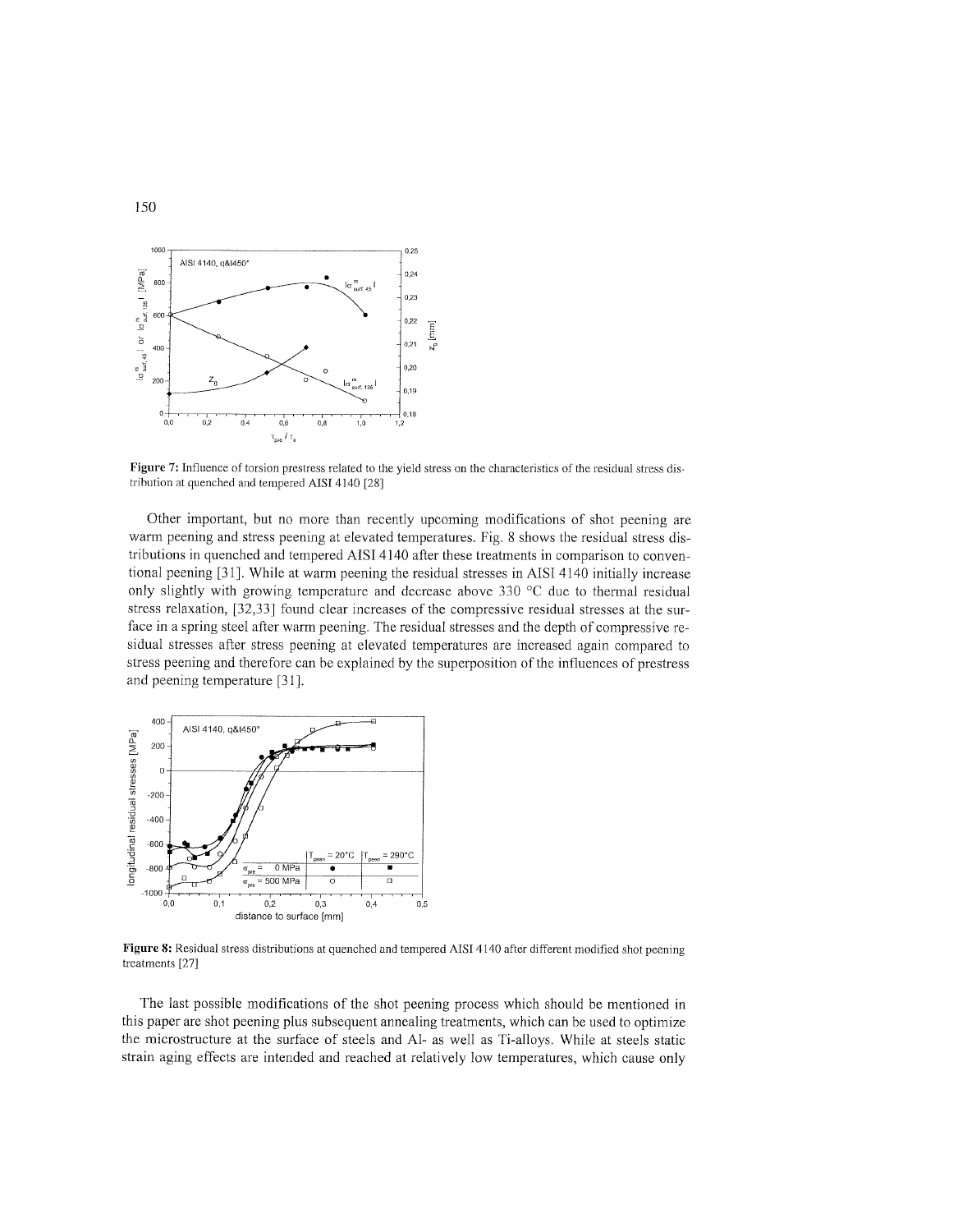slight relaxation of the residual stresses [34], at Al- and Ti-alloys the temperatures necessary to cause recrystallization or age hardening in the surface region are that high, that they lead to a severe relaxation of the residual stresses. This is shown exemplarily in Fig. 9 for the  $\beta$ -Ti-alloy Timetal 21s [35].



Figure 9: Influence of aging temperature and time on the relaxation of surface residual stresses at the shot peened  $\beta$ -Ti-alloy Timetal 21S [35]

#### **2.3 Workhardening State**

The changes of the workhardening state at the surface are also very important for the mechanical properties of shot peened material states. Fig. 10 shows the influence of the heat treatment state of shot peened steel AISI 4140 on the distributions of the half widths of x-ray interference lines which are a measure of the micro residual stresses. While they increase at the normalized state and the state tempered at 650 *"C* in the region affected by the shot peening treatment due to workhardening effects and show their highest values directly at the surface, they are not changed significantly at the state tempered at 450  $^{\circ}$ C. In contrast to this, the states with the highest initial half width caused by high dislocation densities show decreasing half widths beneath the surface which increase slightly again directly at the surface. In contrast to this, the microhardness shown in Fig. 1 1 increases towards the surface not only at the soft materials states but also at the high strength states. As the half widths are a direct measure of the lattice distortions and therefore of the micro residual stresses induced by the dislocations [36] their increase at soft material states is due to increases of the dislocation density. In contrast to this, at hard material states decreases of the dislocation density occur as the initial dislocation density is very high and leads to dislocation rearrangements into energetically more favorable structures and to dislocation annihilations. Additionally, dissolved carbon atoms diffuse supported by the stored mechanical energy to octahedral sites where they cause lower lattice distortions due to the so called Snoek-effect *[37)* and decreasing half widths as found also by *[36).* In contrast to this, microhardness measurements need plastic deformations and therefore are affected by the residual stress state in a way that compressive residual stresses lead to apparently increased hardness values [38]. Therefore, the microhardness is increased at hard materials states though the changes in the dislocation structure cause microstructural worksoftening. Changes of peening parameters like peening pressure, mass flow rate and velocity lead primarily to changes of the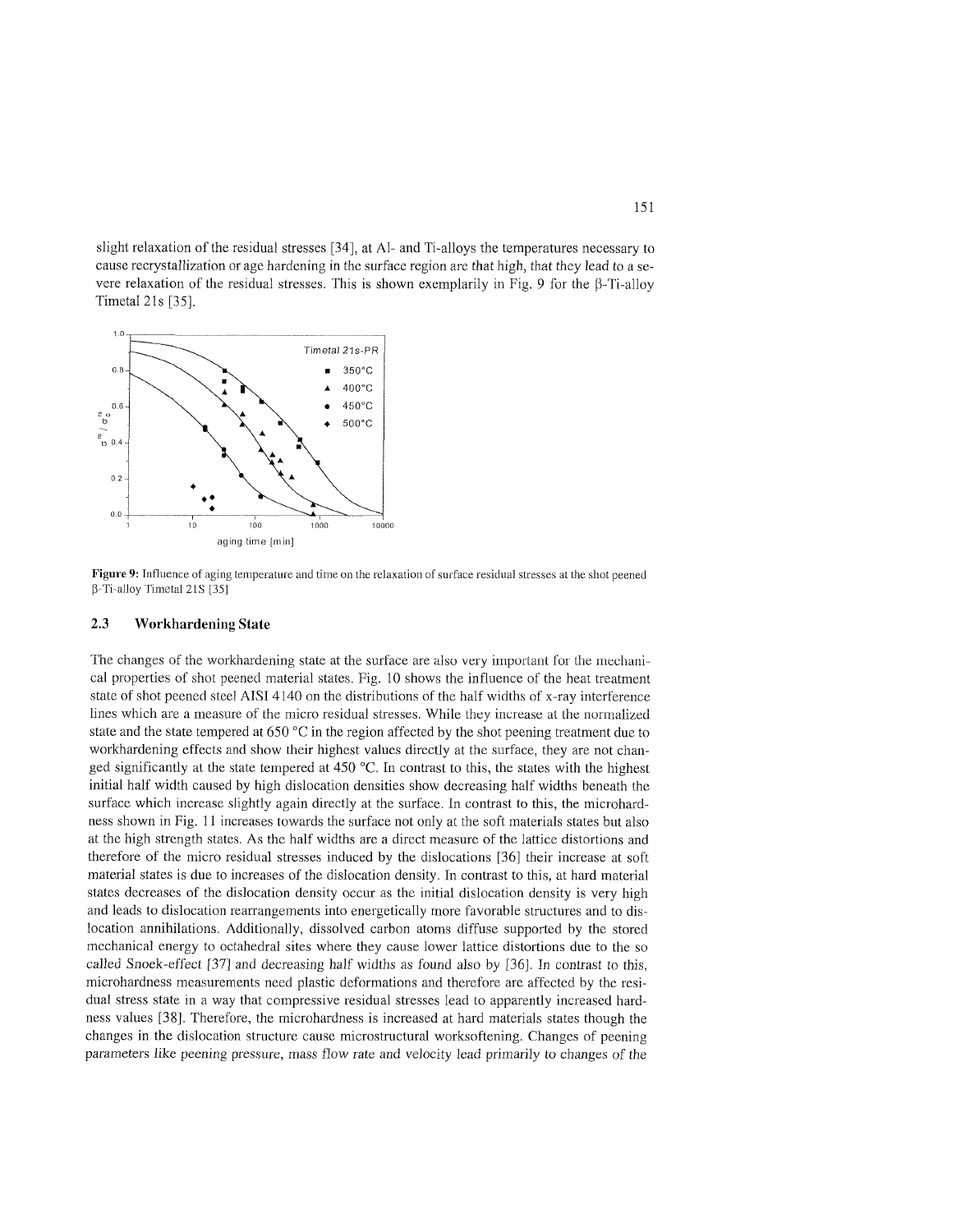depth where the workhardening state of the bulk material is reached and not to severe changes in the surface value of half width or microhardness. As the measurement of this depth is very difficult, there are no statements known which are different from those already given when discussing the distributions of the residual stresses



Fig. 10: Influence of the workpiece state on the half width distribution at AISI 4140 (S170 46 HRC,  $p = 1.6$  bar  $m = 1.5$  kg/min) [10]

Fig. **11:** Influence of the workpiece state on the microhardness distribution at AISI 4140 (S170 46 HRC,  $p = 1.6$  bar,  $\dot{m} = 1.5$  kg/min) [10]

While stress peening does not change the workhardening state significantly compared to conventional peening, after warm peening of steels increased half widths couid be observed, which slightly decrease again at temperatures higher than  $310^{\circ}$ C. According to [31] this is due to dynamic and static strain aging effects occurring during the peening process which lead to a lower mobility of the dislocations and therefore to multiplication of dislocations during further deformation. This causes increased values of the half widths. At very high temperatures thermal residual stress relaxation and dislocation rearrangements into energetically more favorable structures lead to decreasing half widths. After shot peening at different temperatures the microhardness of a high strength spring steel was investigated by [39-41]. As given in Fig. 12 it is increased at peening temperatures of  $300\degree\text{C}$  and above compared to conventionally peened samples. This effect is the higher, the higher the bulk hardness or the lower the tempering temperature is, resp., because the dissolved carbon content increases then. This is again a hint for the dynamic and static strain aging effects occuring during warm peening, which lead to diffuse dislocation structures pinned by clouds of carbon atoms or finest carbides [42,43]. Stress peening at elevated temperatures leads to surface half widths similar to those found in warm peened states but increased in larger regions below the surface.

Conventional peening and subsequent annealing of steels leads also to static strain aging effects and therefore dislocation structures pinned by carbon atom clouds and finest carbides [34]. Similar to warm peened states this leads to increasing microhardness values in the surface region [441. At light metal alloys based on Titanium or Aluminum annealing treatments after shot peening can also be used to increase the hardness in the surface region. Fig. 13 shows that in the P-Ti-alloy Timetal 21s annealing treatments after shot peening induce hardness increases with increasing annealing time due to age hardening [35]. These are the more rapid the higher the an-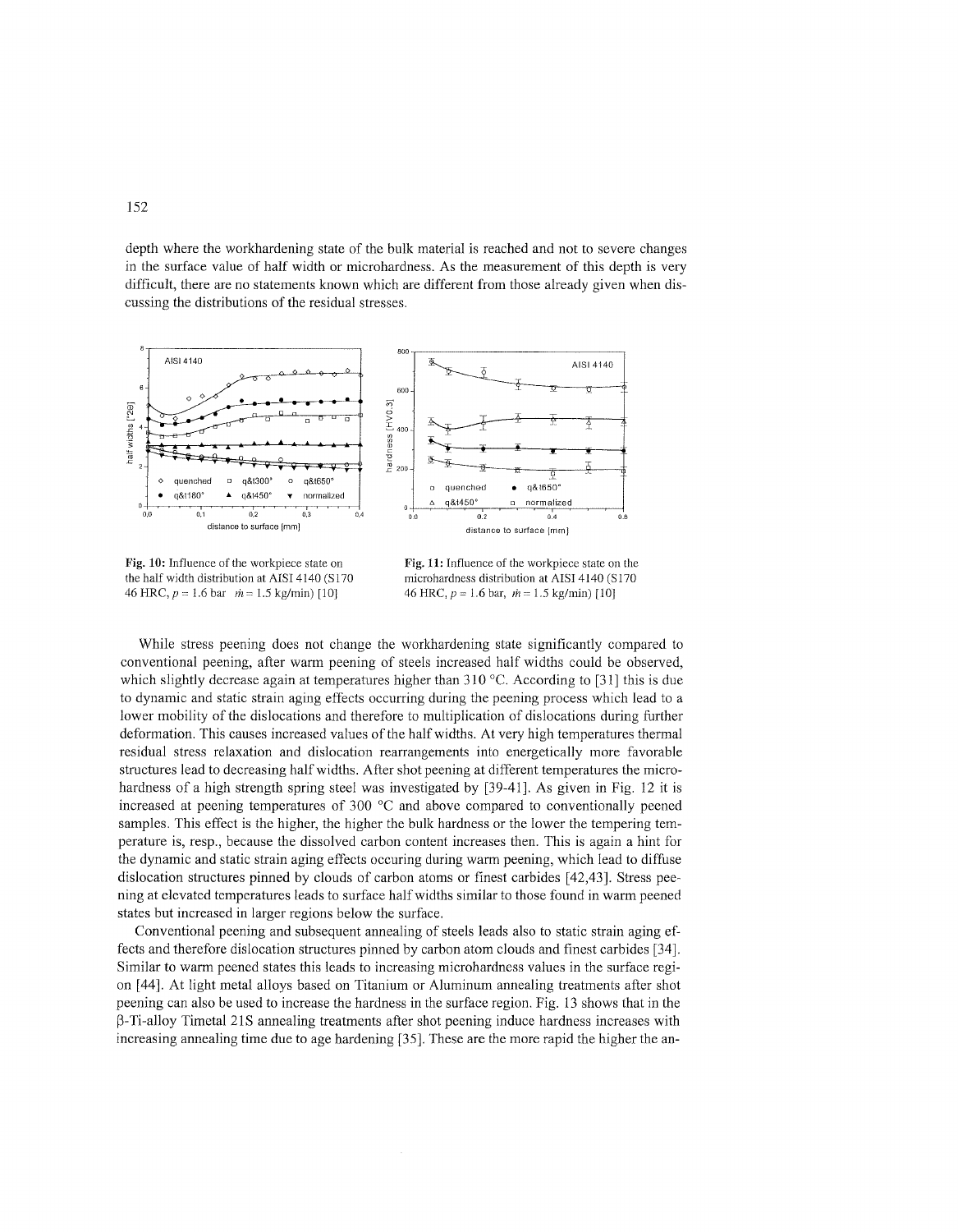

**Figure 12:** Influence of the peening temperature at the depth distribution of the microhardness in a spring steel

nealing temperature is and may be decreasing again at the highest annealing temperatures, if the annealing time is too large and overaging occurs.



Figure 13: Influence of aging temperature and time on the increase of microhardness at the shot peened  $\beta$ -Ti-alloy Timetal 21S [35]

#### **2.4 Microstructure**

The microstructure is altered due to shot peening in thin surface layers, which are difficult to analyze microscopically. Therefore only few investigations exist, which in some cases use special preparation techniques like the so called cross sectional preparation to get informations about the microstructure in regions very close to the surface [45,46]. Using conventional transmission electron microscopic (TEM) preparation techniques, [47] studied the changes in the dislocation structure in normalized AISI 4140 due to shot peening given in Fig. 14. The dislocation structure, which is initially very low, is changed to a uniformly distributed structure with severely increased dislocation density. This is typical for deformations at high strain rate, which may reach up to  $5.10^{+3}$  1/s during shot peening [47]. Similar results were obtained by [43,48],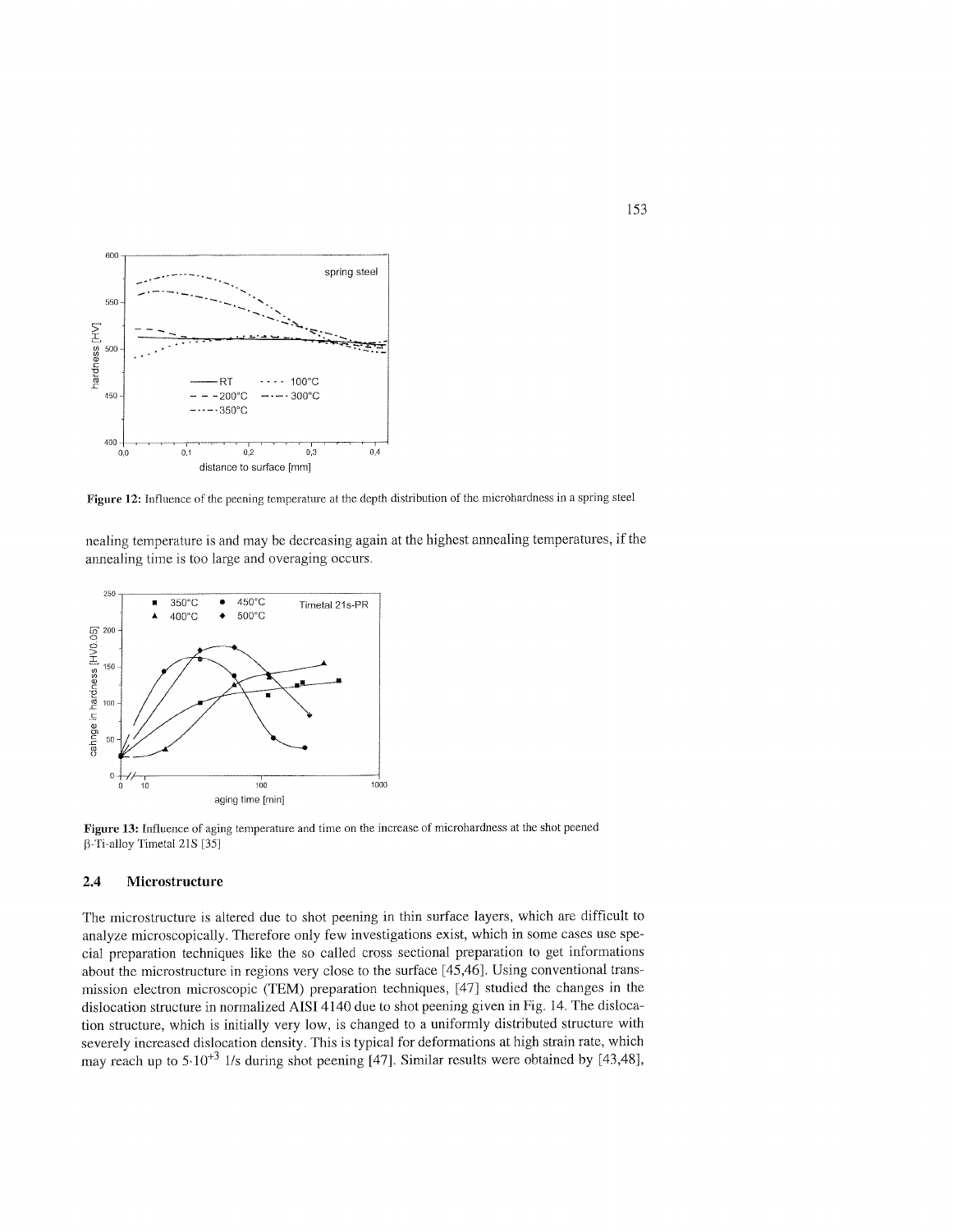who determined depth profiles of the dislocation structure found in TEM-studies and found tangled dislocations with varying densities of up to  $8.10^{+11}$  1/cm<sup>2</sup>. Another hint for high strain rate deformations was found by [491 who reports about twinning during TEM-studies of the Mg-alloy AZ31. [50] shows for normalized SAE1045 that the deformation is not restricted to the fenitic regions but affects also the pearlitic regions, where high densities of statistically distributed dislocations are observed between the cementite lamellae. For aluminum-alloys it could be shown by  $[51]$  that in AlMg5 the dislocations are uniformly distributed with increased dislocation density and only few dislocation tangles, whereas in AlMgI the dislocations form sharp cells due to the stacking fault energy, which is three times higher than in AlMg5 and therefore allows much easier cross slip of screw dislocations.



**Figure 14:** Dislocation structure close to the surface of unpeened and peened normalized AISI 4140  $(S170, 54-58HRC, p = 1.0 bar, 1-fold coverage)$  [47]

In the surface region also other changes in the microstructure due to shot peening are observed. While [51] found a density of 7.72  $g/cm<sup>3</sup>$  close to the surface in sintered iron with a bulk density of 7.37  $g/cm<sup>3</sup>$ , [52] describes decreases of the local porosity in unalloyed sintered steels due to ultrasonic peening, which are present in the larger depths, the higher the initial porosity is. Phase changes due to shot peening are well known especially in previously case hardened steels [53-571, hardened high carbon tool steels [58,59] and lnetastabile austenitic steels [59- 621, where austenite transforms to martensite. [63] observed transformations of retained austenite in the tool steel AISI D3 (German grade: X210Cr12) shown in Fig. 15 which bears the higher retained austenite after quenching, the higher the austenitizing temperature was. Due to shot peening the smaller transformations related to the initial value occur the higher the austenitizing temperature was. This is caused by increasing chemical stabilization of the austenite. Close to the surface the transformation to martensite is decreased significantly at the states with high retained austenite contents, so that the maximum of transformation is shifted to higher distances from surface with increasing initial retained austenite content. This may be explained by local temperature increases at the region close to the surface, which are increasing with decreasing di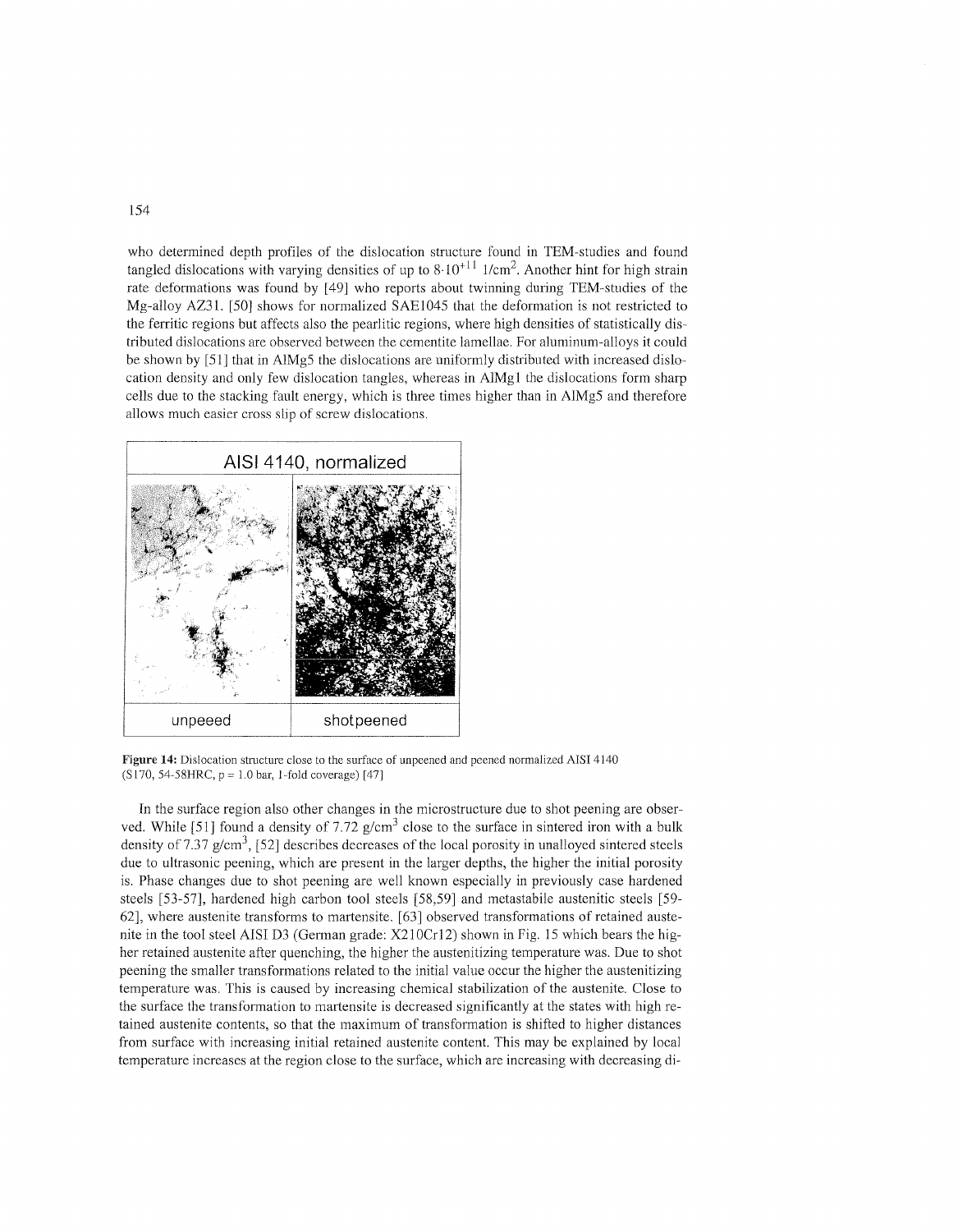stance to surface, as they are caused by local deformations which increase in that direction. This causes temperatures close to the surface higher than the critical temperature  $M_D$ , above which no martensite formation is possible.



**Figure 15:** Influence of austenitizing temperature of the tool steel AISI D3 on the depth distribution of retained austenite after shot peening [63]

In TEM-studies at the austenitic steel AISI 304  $[43,48]$  observed strain induced martensite with contents of up to 40 %. Additionally they found a two phase nanocrystalline surface layer with a thickness of about  $1 - 2$  um consisting of austenite and martensite, which has grain sizes down to 20 nm directly at the surface. This layer is a hint for static recrystallization during shot peening. Similar effects were found by [64] after ultrasonic peening of AISI 316L, by [65] at  $\alpha$ iron and by [66-69] at Nickel-base alloys. The severe plastic deformations during shot peening lead to changes in the grain orientation so that characteristic peening textures occur in states initially free of textures or preexisting textures may be changed by shot peening [see e.g. 70].

Annealing treatments after shot peening of aluminum and titanium alloys, used as modifications of the shot peening process, may lead to changes of the microstructure, which can be separated into four different mechanisms. In  $\alpha$ -Ti-alloys like Ti-8A1, e.g., local recrystallization causes fine grained zones close to the surface because of the high nucleation rate for new grains in the deformed surface regions [71]. In  $(\alpha+\beta)$ -Ti-alloys like Ti-6Al-4V, e.g., local recrystallization may change the fine grained lamellar structure of the bulk material to an equiaxed fine grained surface region [72]. In  $\beta$ -Ti-alloys like BetaC or Timetal 21S selective surface aging can be obtained by local precipitation of semi- or incoherent  $\alpha$ -particles. This is possible due to the high dislocation density and therefore increased density of nuclei which decrease the precipitation times in the TTT-diagram and allow aging treatments which do not affect the bulk material but cause fine precipitations in the surface region. As they are finer than obtained by an aging treatment of the full material, the microhardness in the surface regions is increased to much higher values  $[35]$ . At age hardening Al-alloys like 2017 or 2024, e.g., preferred surface aging treatments can be performed, because shot peening leads also to increased dislocation densities and therefore increased densities of the nuclei for precipitation. In contrast to the  $\alpha$ -Ti-alloys, in these materials the precipitation in the bulk material cannot be suppressed, so that in the surface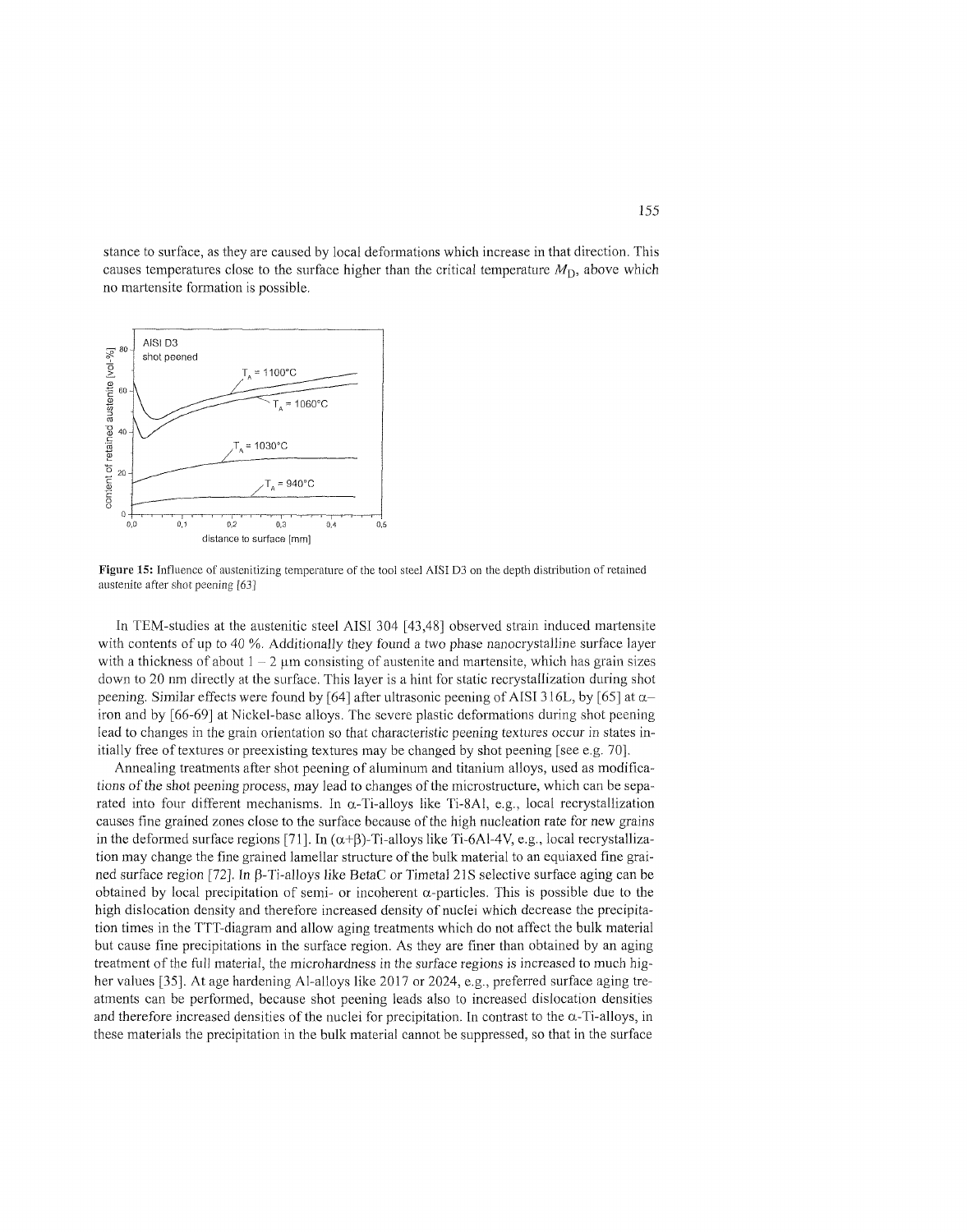region only a higher number of smaller precipitates occurs, leading to increased hardness values in those areas [73].

# **3 Concluding Remarks**

It is shown that shot peening causes multiple changes in the state of the material close to the surface of components. These changes which cannot be adjusted independently but can be separated into the categories topography, residual stress state, workhardening state and microstructure. It could be shown that there are numerous process parameters, whose influence on the state of the material close to the surface can only be understood because there are sufficiently systematic investigations in that area.

The interactions of the surface state with the mechanical properties especially at cyclic loading are of particular interest. In this context, the stability of the changes in the surface state induced by shot peening, especially the residual stress state, is very important  $[31]$ . Though both aspects are not directly subject of this paper they lead to modifications of the shot peening treatments which get more and more important in technical practice and therefore are included in the paper. One of these is stress peening, which yields higher and deeper residual stress states and consequently leads to higher fatigue limits if the material strength is high enough to impede the  $relaxation of these increased residual stresses [21-28]. Another one is warm peening, which$ leads to dynamic and static strain aging effects, therefore to increased microhardness values, stabilized residual stresses and severely increased fatigue properties at steels [31,42,74]. At other materials which are able to strain aging similar effects should be expected. Combinations of stress and warm peening may use the advantages of both types of modifications but lead to less pronounced effects than would be necessary to vindicate the efforts for their technical application. Last but not least annealing treatments subsequent to conventional shot peening may be of benefit at steels and some light weight alloys. While they may cause static stain aging effects in steels and lead to slightly weakened increases of the fatigue behaviour compared to warm peening, they may be utilized for several effects in light weight alloys. This is first the formation of fine grained surface regions by recrystallization, which leads to optimized fatigue properties, because fine grained surface states may impede crack initiation and the coarse grained bulk material shows relatively low crack propagation rates  $[71]$ . Second, changes of grain morphology due to recrystallization can be obtained. This may lead to optimized properties at combined creep-fatigue loadings because creep resistant lamellar bulk materials can be combined with fatigue resistant fine and equiaxially grained surface, e.g.  $[72]$ . Third, selective or preferred surface aging can be performed causing increased hardness values at the surface region and fatigue limits enhanced compared to the states aged before shot peening  $[35,73]$ . All of these modified shot peening treatments are a fine example for the feedbacks of the systematic studies on the correlations between process parameters and surface characteristics mentioned before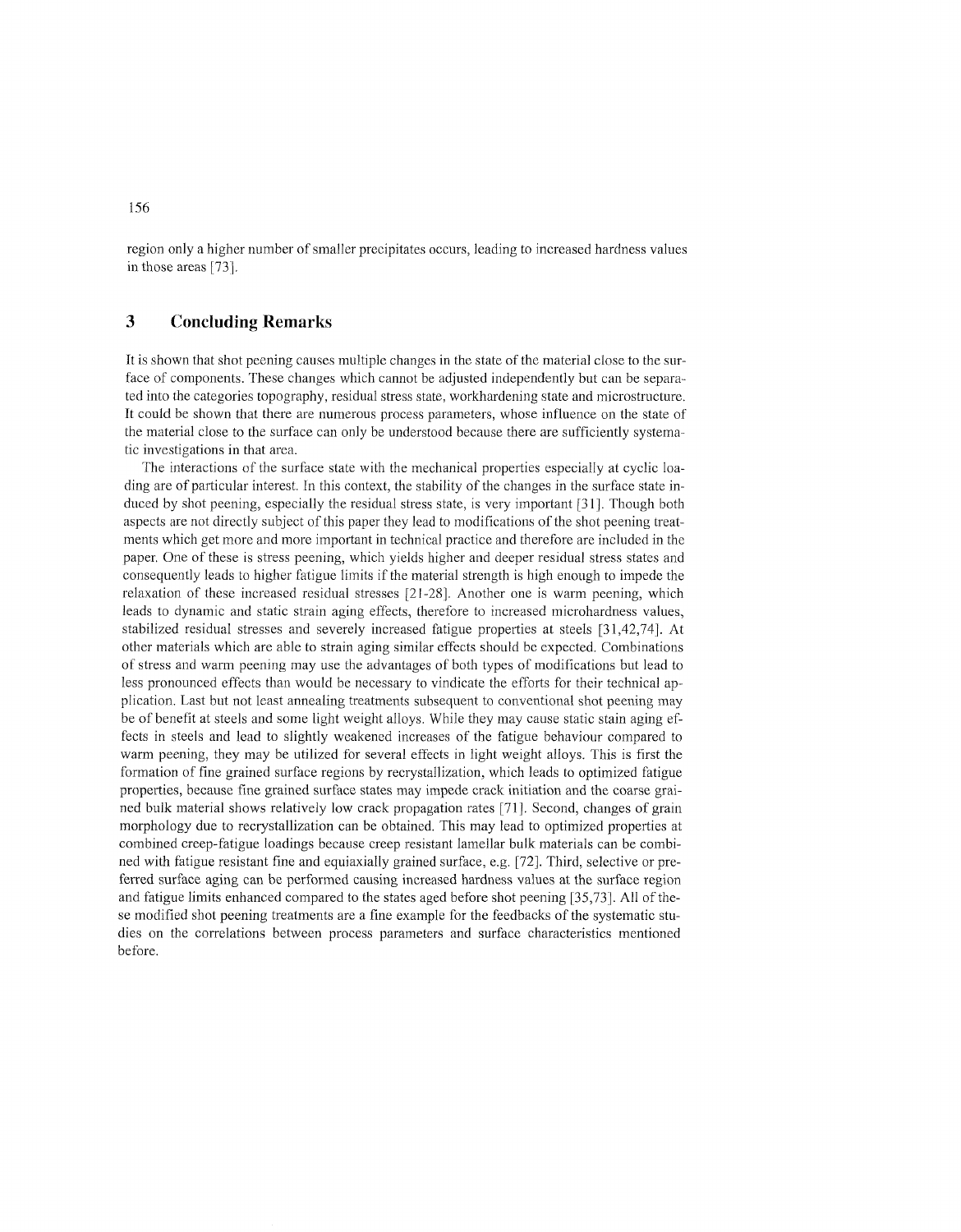#### **4 References**

- [1] O. Föppl, Stahl und Eisen, 49 (1929), 775.
- [2] O. Föppl, G. v. Heydekampf, Dauerfestigkeit und Konstruktion, Metallwirtschaft Wissenschaft und Technik 45 (1929), 1087-1094.
- 131 A. Thum, H. Wiegand, Die Dauerhaltbarkeit von Schraubenverbindungen und Mittel zu ihrer Steigerung, VDI Z 39 (1933), 1061-1063.
- [4] H. Oschatz, Gesetzmäßigkeiten des Dauerbruches und Wege zur Steigerung der Dauerhaltbarkeit, Mitteilungen der Materialprüfungsanstalt an der Technischen Hochschule Darmstadt, 1933.
- 151 E. Houdremont, R. Mailänder, Archiv Eisenhüttenwesen 49 (1929), 833.<br>161 E. Siebel, M. Gaier, Untersuchungen über den Einfluß der Oberflächenbe
- [6] E. Siebel, M. Gaier, Untersuchungen uber den EinfluB der Oberflachenbeschaffenheit auf die Dauerschwingfestigkeit metallischer Bauteile, VDI Z 30 (l956), 1715-1723.
- [7] E. Macherauch, H. WohIfahrt, Eigenspannungen und Ermudung, In: D. Munz (ed.) Ermiidungsverhalten metallischer Werkstoffe, DGM-Informationsgesellschaft, Oberursel, 1985,237-283,
- 181 P. Starker, H. Wohlfahrt, E. Macherauch, Surface crack initiation during fatigue as a result of residual stresses, Fatigue and Fracture of Engineering Materials & Structures 1 (1979), 3 19-327.
- [9] D. Löhe, K.-H. Lang, O. Vöhringer, Residual stresses and fatigue behavior, In: G. Totten, M. Howes, T. Inoue (eds.), Handbook of residual stress and deformation of steel, ASM International, 2002, 27-53.
- [10] H. Holzapfel, A. Wick, V. Schulze, O. Vöhringer, Einfluß der Kugelstrahiparameter auf die Randschichteigenschaften von 42 CrMo 4, Harterei-Techn. Mitt.53 (1998), 155-163.
- [11] P. Martin, Dr.-Ing. Thesis, Universität Hamburg, 1980.
- 1121 R. Kopp, In: H. 0. Fuchs (ed.) Proc. ICSP 2, Paramus, N.J., 1984.
- [13] U. Martin, B. Scholtes, K. Kremmer, H. Oettel, Characterization of the defect depth profile of shot peened steels by transmission electron microscopy, In: J. Champaigne (ed.) Proc. ICSP 6, San Francisco, 1996, 142-153. 1996.
- 1141 H. Wohlfahrt, Ein Modell zur Vorhersage kugelstrahlbedingter Eigenspannungszustiinde, In: E. Macherauch, V. Hauk (eds.) Eigenspannungen: Enstehung-Messung-Bewertung, DGM-Informationsgesellschaft, Oberursel, 1983, 301-319.
- 1151 H. Wohlfahrt, Residual stress and stress relaxation, In: E. Kula, V. Weiss (eds.) Proc. Sagamore Army Mat. Res. Conference, 1982, 71.
- [16] B. Scholtes, Eigenspannungen in mechanisch randschichtverformten Werkstoffzuständen, Ursachen-Ermittlung-Bewertung. DGM-Informationsgesellschaft, Oberursel, 1990.
- (171 B. Hoffmann, 0. Vohringer, E. Macherauch, Effect of compressive plastic deformation on mean lattice strains, dislocation densities and flow stresses of martensitically hardened steels, Mat.Sci. & Eng. A319-321(2001), 299-303.
- [I 81 A. Ebenau, 0. Vohringer, E. Macherauch, In: **W.** Wohlfahrt, R. Kopp, 0. Vohringer (eds.) Prof. ICSP 3, DGM-Informationsgesellschaft, Oberursel, 1987, 253.,
- [19] J. Schwarzer, V. Schulze, O. Vöhringer, Finite element simulation of shot peening A Method to evaluate the influence of peening parameters on surface characteristics, In: L. Wagner (ed.) Proc. ICSP 8, Wiley-VCH, Weinheim, 2002.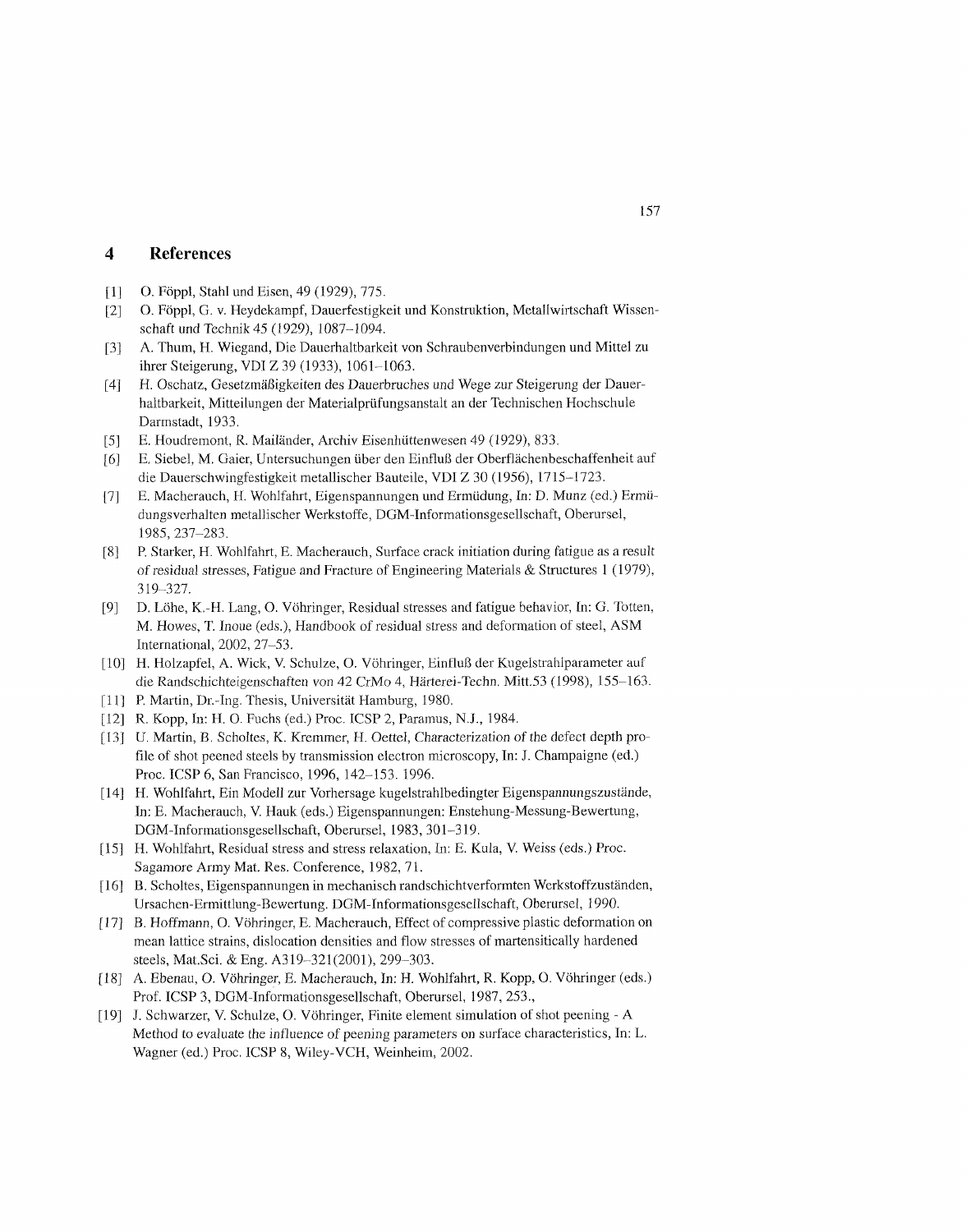- [20] V. Hauk, B. Kriiger, Residual stresses in Cu-FE-TiC sintered materials after grinding and after shot peening, Z. Metallkde 93(2002), 76-80
- [21] R. Zeller, Kugelstrahlen unter Zugvorspannung, Materialprüfung 35 (1993), 218-221.
- [22] L. Bonus, Auswirkungen des Spannungsstrahlens auf die Eigenschaften von hoch vergiiteten Bremsspeicher- und Torsionsfedern, Dr.-Ing. Thesis, RWTH Aachen, 1994.
- [23] J. F. Flavenot, A. Niku-Lari, La Mesure des Contraintes Résiduelles: Methode de la Flêche - Methode de la Source des Contraintes, Les mémoires techniques du CETIM, 1977, 31.
- [24] J. C. Xu, D. Zhang, B. Shen, In: A. Niku-Lari (ed.) Proc. ICSP 1, Oxford, 1982, 367.
- [25] E. Muller, Die Ausbildung von Eigenspannungen an Torsionsproben beim Spannungsstrahlen, Mat.wiss. u. Werkstofftechnik 27 (1996), 354-358.
- [26] F. Engelmohr, B. Fiedler, Erhohung der Dauerfestigkeit geschrniedeter Pleuel durch Kugelstrahlen unter Vorspannung, Mat.wiss. u. Werkstofftechnik 22 (1991), 211–216.
- 1271 A. Wick, V. Schulze, 0. Vohringer, Effects of stress- and/or warm peening of AISI 4 140 on fatigue life, Steel Research 71(2000), 316-321.
- [28] V. Schulze, Warm- und Spannungsstrahlen Wege zur Erzeugung stabilisierter und erhöhter Druckeigenspannungen, Proc. DVM-Tag "Federn im Fahrzeugbau", DVM, Berlin, 2002,45-54.
- 1291 A. Wick, Randschichtzustand und Schwingfestigkeit von 42 CrMo 4 nach Kugelstrahlen unter Vorspannung und bei erhohter Temperatur, Dr.-Ing. Thesis, Universitat Karlsruhe (TH), 1999.
- [30] J. Krobb, H. WeiB, Stress peening of ultra high strength steels, In: T.S. Sudarshan, M. Jeandin, K. A. Khor (eds.) Proc. SMT XI, London, 1997,423-429.
- [31] A. Wick, V. Schulze, O. Vöhringer, Effects of warm peening on fatigue life and relaxation behaviour of residual stresses of AISI 4140, Mat. Sci. & Eng. A 293 (2000), 191-197.
- [32] M. Schilling-Praetzel, F. Hegemann, P. Gome, G. Gottstein, Influence of Temperature of Shot Peening on Fatigue Life, In: D. Kirk (ed.) Proc. ICSP 5, 1993, 227–238.
- [33] M. Schilling-Praetzel, Einfluß der Werkstücktemperatur beim Kugelstrahlen auf die Schwingfestigkeit von Drehstabfedern, Dr.-Ing. Thesis, RWTH Aachen, 1995.
- [34] R. Menig, V. Schulze, 0. Vohringer, Effects of static strain aging on residual stress stability and alternating bending strength of shot peened AISI 4140, 2. Metallkde 93 (2002), 635-640.
- [35] M.-C. Berger, J. K. Gregory, Selective hardening and residual stress relaxation in shot peened Timetal 21S, In: C.A. Brebbia, J.M. Kenny, (eds.) Proc. Surface Treatment IV, 1999.
- [36] F. Burgahn, O. Vöhringer, E. Macherauch, Mikroeigenspannungszustände kugelgestrahlter Randschichten von 42 CrMo 4, Z. Metallkde 84 (1984), 224-229.
- [37] J. L. Snoek, Effect of small quantities of carbon and nitrogen on the elastic and plastic properties of iron, Physica 8 (1941), 71 1-733.
- [38] H. H. Racké, T. Fett, Die Bestimmung biaxialer Eigenspannungen in Kunststoff-Oberflächen durch Knoop-Hartemessung, Mat.prufg. 13(1971), 37-42.
- [39] A. Tange, H. Koyama, H. Tsuji, Study on warm shot peening for suspension coil spring, SAE Technical Paper Series 1999-01-0415, 1999, 1-5.
- [40] A. Tange, H. Koyama, H. Tsuji, The effect of warm shot peening on the fatigue strength of springs, Springs, 2000, 58-63.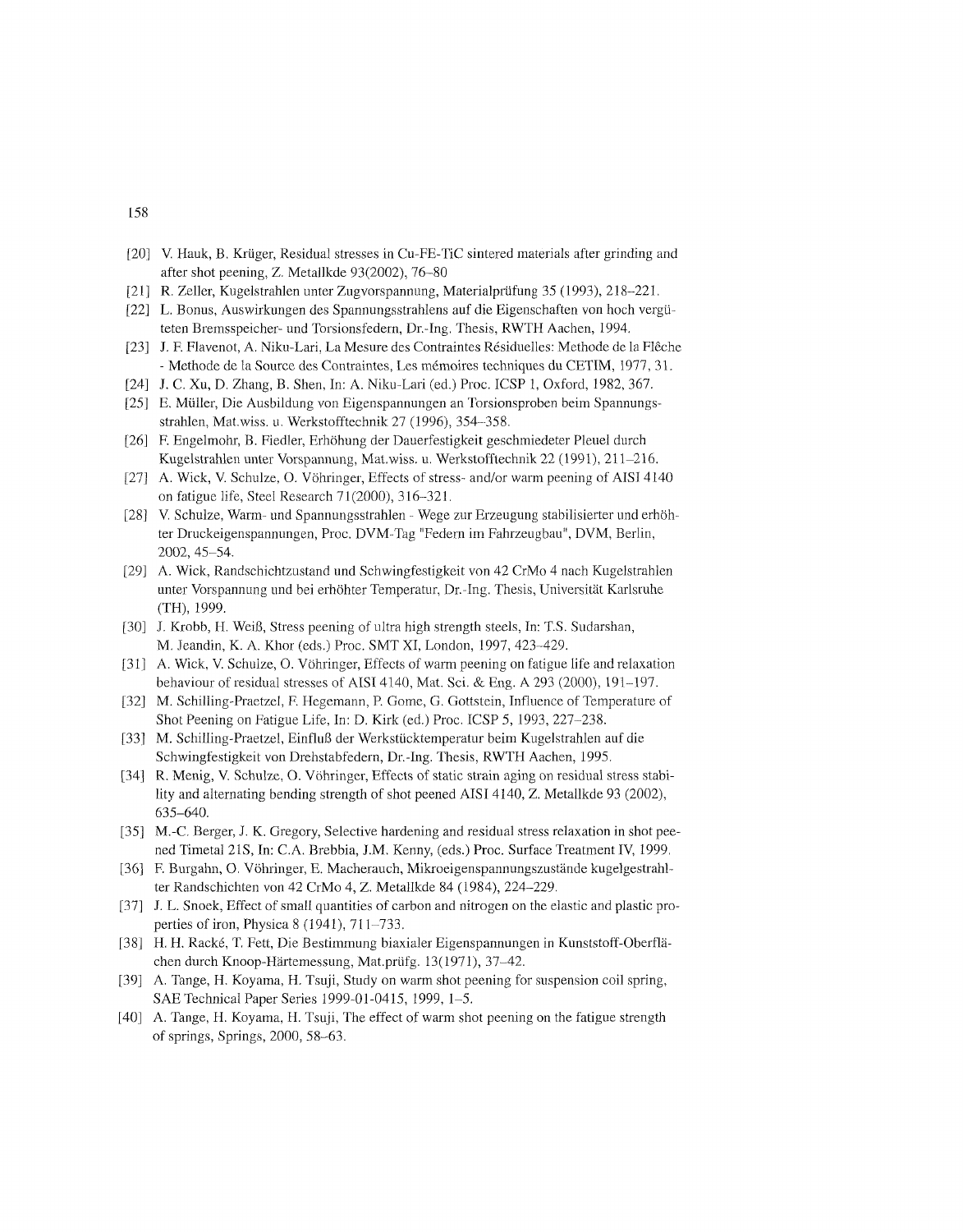- 1411 Y. Harada, K. Mori, Y. Fukuoka, S. Maki, Effect of processing temperature on warm shot peening of spring steel, J. Jap. Soc. Technology and Plasticity 40 (2000), 260-264.
- [421 R. Menig, V. Schulze, 0. Vohringer, Optimized warm peening of the quenched and tempered steel ASS1 4140, Mat. Sci. & Eng. A 335 (2002), 198-206.
- [43] I. Altenberger, Mikrostrukturelle Untersuchungen mechanisch randverfestigter Bereiche schwingend beanspruchter metallischer Werkstoffe, Dr.-lng. Thesis, Universitiit Gesamthochschule Kassel, 2000.
- [44] K. Menig, Randschichtzustand, Eigenspannungsstabilitat und Schwingfestigkeit von unterschiedlich wärmebehandeltem 42 CrMo 4 nach modifizierten Kugelstrahlbehandlungen, Dr.-Ing. Thesis, Universität Karlsruhe (TH), 2002.
- [45] U. Martin, 1. Altenberger, K. Kremmer, B. Scholtes, H. Oettel, Characterization of the microsturcture-depth profile of shot peened steels, Praktische Metallographie 35 (1998), 327-334.
- [46] F. Y. Hu H.-J. Klaar, Praktische Metallographie 32 (1995), 603.
- [47] B. Scholtes, E. Macherauch, Kandschichtzustande von normalisiertem und vergiitetem 42 CrMo 4 nach konsekutiven Kugelstrahlen- und Festwalzbehandlungen, Mat.wiss. u. Werkstofftechnik 23 (1992), 388-394.
- 1481 U. Martin, I. Altenberger, B. Scholtes, K. Kremmer, H. Oettel, Cyclic deformation and near surface microstructures of normalized shot peened steel SAE 1045, Mat. Sci. & Eng. A 246 (1998), 69-80.
- [49] I. Altenberger, U. Martin, B. Scholtes, H. Oettel, Near surface microstructures in mechanically surface treated materials and their consequences on cyclic deformation behavionr, In: A. Nakonieczny (ed.) Proc. iCSP 7, 'Warschau, i999, 79-87.
- [50] B. Scholtes, unpublished results, Universität Gesamthochschule Kassel., 1993.
- [51] B. Scholtes, O. Vöhringer, Ursachen, Ermittlung und Bewertung von Randschichtveränderungen durch Kugelstrahlen, Mat.wiss. und Werkstofftechnik 24 (1993), 421-432.
- 1521 H. Chardin, M. Jeandin, Ultrasonic shot-peening of a low-carbon porous sintered steel, In: J. Lu (ed.) Proc. Mat-Tee 96, Paris, 1996, 195-204.
- [53j S. Pakrasi, J. Betzold, In: A. Niku-Lari (ed.) Proc. ICSP 1, 1982, 193.
- 1541 D. Kirk, Proc. A. Niku-Lari (ed.) ICSP 1, 1982, 271.
- [SS] M. Kikuchi, H. Ueda, K. Hanai, T. Naito, In: H. 0. Fuchs (ed.) Proc. ICSP 2. Paramns, NJ, USA, 1984,208.
- [56] S. Hisamatsu, T. Kanazawa, In: H. Wohlfahrt, R. Kopp, 0. Vohringer (eds.) Prof. ICSP 3, DGM-Informationsgesellschaft, Oberursel, 1987, 517.
- (571 Th. Wirsch, H. Wohlfahrt, E .Macherauch, Fatigue Strength of Case Hardened and Shot Peened Gears, In: **1-1.** Wohlfahrt, R. Kopp, 0. Vohringer (eds.) Prof. ICSP 3, DGM-Informationsgesellschaft, Oberursel, 1987, 547-560.
- [58] O. Vöhringer: Changes in the state of the material by shot peening, In: H. Wohlfahrt, R. Kopp, 0. Vohringer (eds.) Prof. ICSP 3, DGM-Infbrmationsgesellschaft, Oberursel, 1987, 185-204.
- [59] D. Wehrle, A. Ebenau, unpublished results, Universitat Karlsruhe (TH), 1987.
- [60] H. Wohlfahrt, Festigkeitsstrahlen, In: D. Aurich (ed.) Bauteile 86 Die Bauteiloberflache, 1986,23-35.